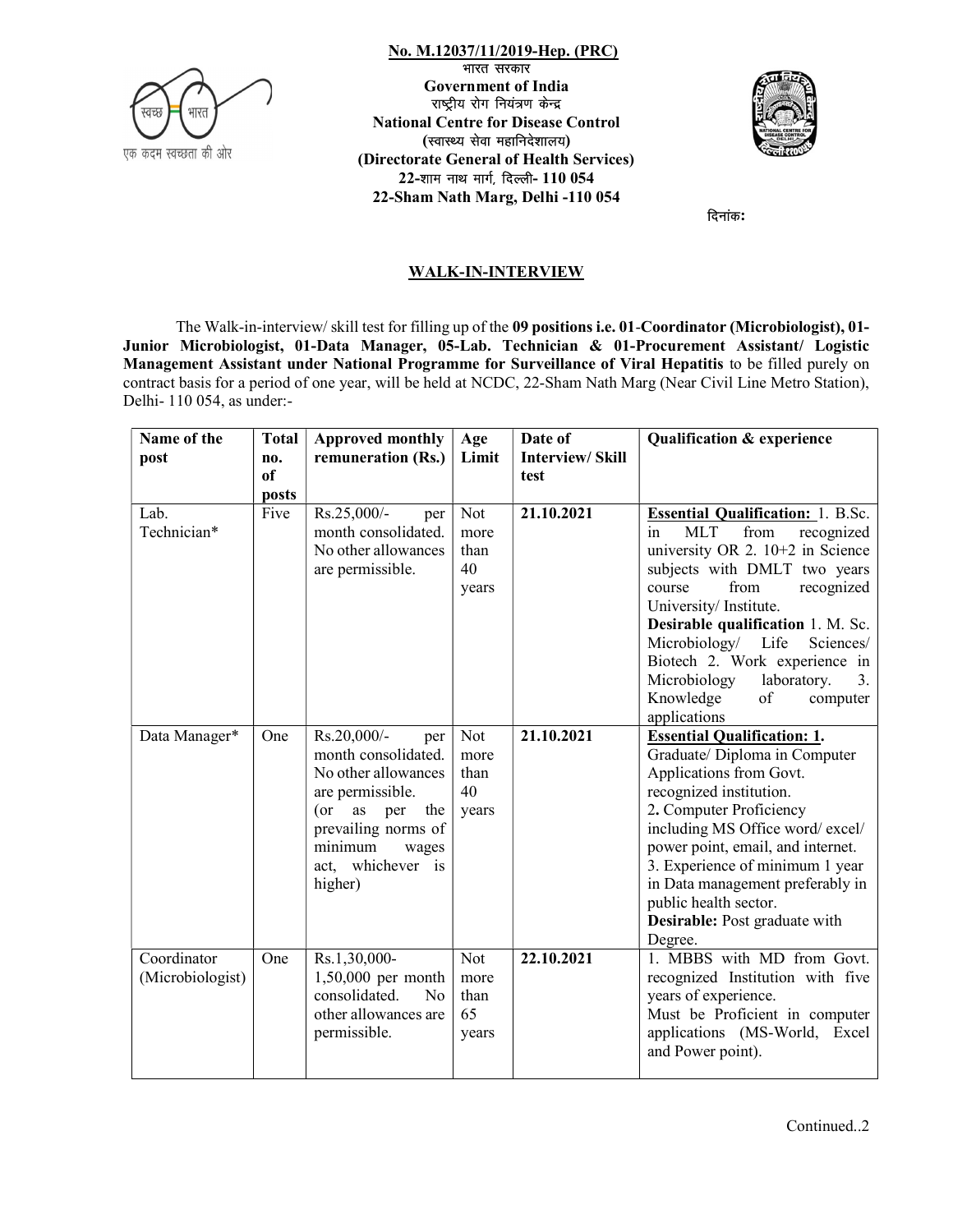| ason or failure to complete three months to                                                                                           |
|---------------------------------------------------------------------------------------------------------------------------------------|
| e competent authority reserves the right to<br>wance will be admissible in case of such                                               |
| und, Pension, Gratuity, Medical Attendance<br>e to the Govt. servants appointed on regular                                            |
| Institution and shall not accept any other<br>elf in a private practice of any kind during                                            |
| ıt.<br>orders issued from time to time.<br>ves to be false or if he/she is found to have<br>le for removal from service and also such |
| Continued 3                                                                                                                           |

sector will be desirable. Fluency in

- 2. The appointee shall perform the duties assigned to him/ her. The assign any duty as and when required. No extra/ additional allow
- assignment.
- 3. The appointee shall not be entitled to any benefit like Provident Fu Treatment, Seniority, Promotion etc. or any other benefits available basis.
- 4. The appointee shall be on the whole time appointment of the appointment, paid or otherwise and shall not engage himself/hers the period of contract.
- 5. The appointee is not entitled to any TA for joining the appointment.
- 6. Other conditions of service will be governed by relevant rules and
- 7. If any declaration given or information furnished by him/her provers wilfully suppressed any material information, he/she will be liable other action as the Government may deem necessary.

|             |     |                                 |       |            | subject) with<br>(relevant)<br>two year<br>clinical<br>experience in<br>laboratory<br>2. Must be Proficient in<br>services.<br>applications<br>(MS-Word,<br>computer<br>Excel, and Power point). Desirable:<br>Experience of working in public health<br>systems, implementation of laboratory<br>quality assurance systems, assessing and<br>organizing<br>training<br>programmes.<br>Experience of working with any data<br>analysing software |
|-------------|-----|---------------------------------|-------|------------|--------------------------------------------------------------------------------------------------------------------------------------------------------------------------------------------------------------------------------------------------------------------------------------------------------------------------------------------------------------------------------------------------------------------------------------------------|
| Procurement | One | Rs.60,000-90,000/-              | Not   | 22.10.2021 | Qualification<br><b>Essential</b><br>and                                                                                                                                                                                                                                                                                                                                                                                                         |
| Assistant/  |     | month<br>per                    | more  |            | experience:                                                                                                                                                                                                                                                                                                                                                                                                                                      |
| Logistic    |     | consolidated.<br>N <sub>o</sub> | than  |            | 1. MBA (Finance) with two years'                                                                                                                                                                                                                                                                                                                                                                                                                 |
| Management  |     | other allowances are            | 40    |            | experience of financial management                                                                                                                                                                                                                                                                                                                                                                                                               |
| Assistant   |     | permissible.                    | years |            | preferably in government sector. OR                                                                                                                                                                                                                                                                                                                                                                                                              |
|             |     |                                 |       |            | 2. M.Com with two years' experience of                                                                                                                                                                                                                                                                                                                                                                                                           |
|             |     |                                 |       |            | financial management preferably in                                                                                                                                                                                                                                                                                                                                                                                                               |
|             |     |                                 |       |            | government sector. OR 3. B.Com with                                                                                                                                                                                                                                                                                                                                                                                                              |
|             |     |                                 |       |            | minimum five years' experience in                                                                                                                                                                                                                                                                                                                                                                                                                |
|             |     |                                 |       |            | financial management preferably in                                                                                                                                                                                                                                                                                                                                                                                                               |
|             |     |                                 |       |            | sector.<br>Working<br>government                                                                                                                                                                                                                                                                                                                                                                                                                 |
|             |     |                                 |       |            | Knowledge and experience in Computer<br>Application                                                                                                                                                                                                                                                                                                                                                                                              |
|             |     |                                 |       |            | Desirable: Experience of procurement                                                                                                                                                                                                                                                                                                                                                                                                             |
|             |     |                                 |       |            | within the Government / Public / Private                                                                                                                                                                                                                                                                                                                                                                                                         |

English NOTE: \* The positions of Data Manager & Laboratory Technician are to be selected through Skill Test.

## OTHER TERMS & CONDITIONS

Junior

Microbiologist

22.10.2021 | Qualifications:1) MBBS with

MD/DNB in Medical Microbiology/Lab Medicine from Govt. recognized institution; Or MBBS with Post Graduate Diploma such as D. Bact./D. Virology with one year experience in clinical laboratory services; Or M.Sc. in Medical Microbiology with PhD

Not more than 40 years

One  $\vert$  Rs.1,00,000/- per

month consolidated. No other allowances are permissible.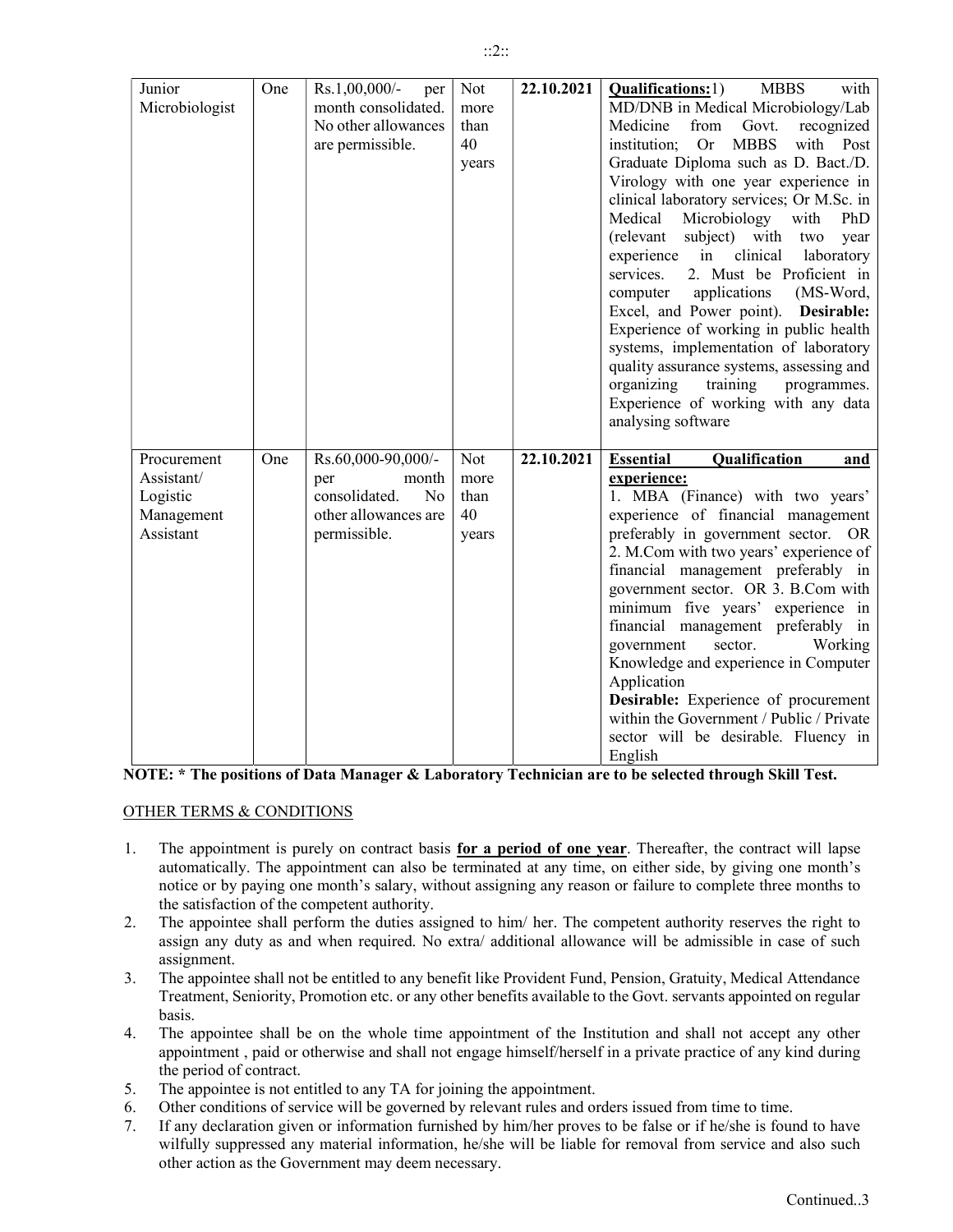Eligible candidates fulfilling the educational qualification, experience etc. as mentioned above may appear for the walk-in-interview/ skill test on the above-mentioned dates/ time at National Centre for Disease Control, 22- Sham Nath Marg, Delhi -110 054 (Near Civil Line Metro Station). The eligible candidates may register their names for interview between 9.30 AM to 10.30 AM along with a resume, original certificates, one passport size photograph and their attested copies. Registration will be closed at 10.30 AM sharp. Candidate reporting after 10.30 AM will not be entertained. Candidates reporting without original document will also not entertained. The candidate must ensure their eligibility as per above Terms of Reference, before appearing for Walk-in-interview/ Skill test.

 The Walk-in-interview/ Skill test shall be held in batches to ensure social distancing in view of the ongoingCOVID-19 pandemic.

> (PRAKASH DOVAL) ADMININISTRATIVE OFFICER FOR DIRECTOR Email: prakashdoval@gmail.com Phone No. 011-23971875